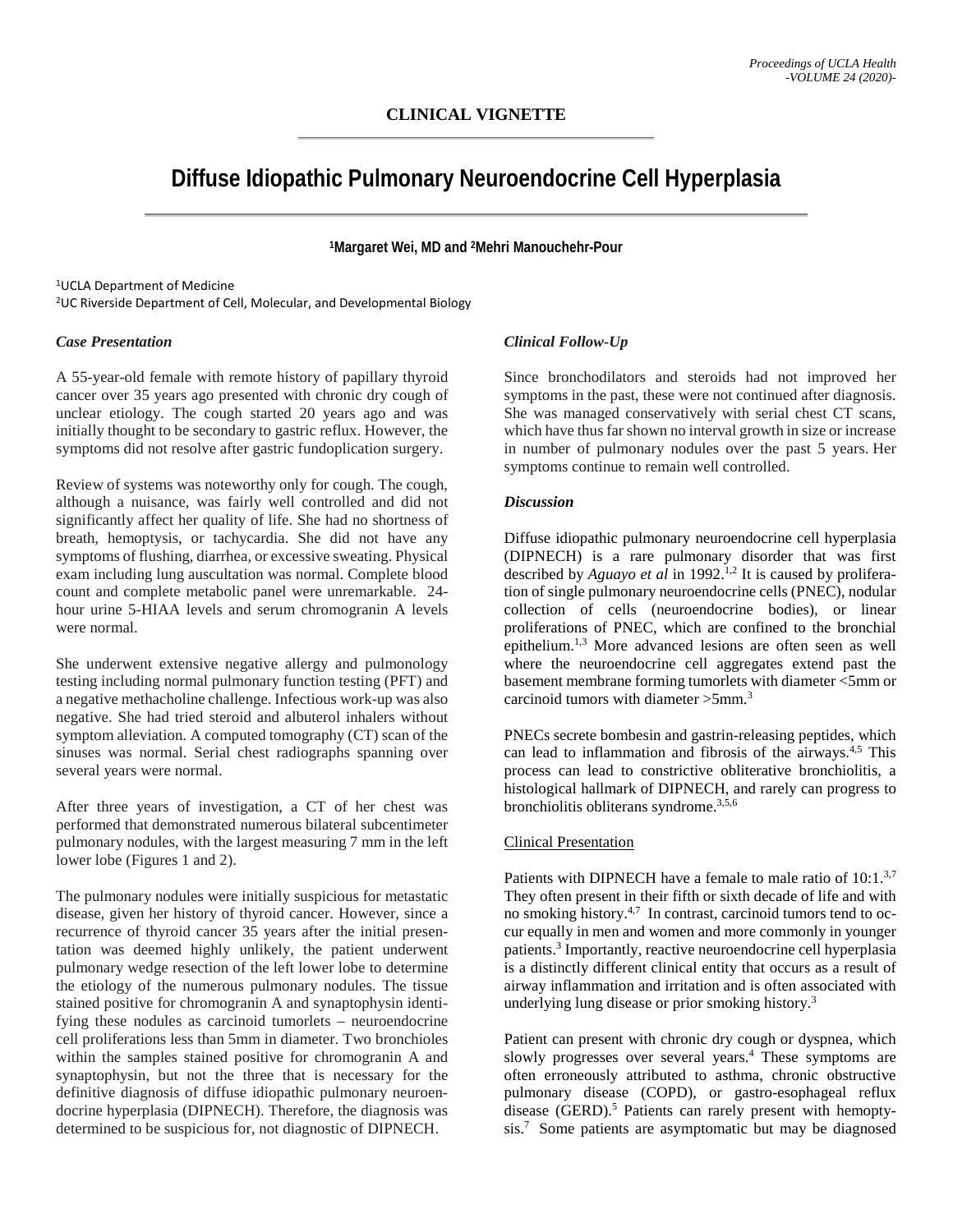following an incidental finding of pulmonary nodules on a CT scan.<sup>4</sup> Physical examination is usually nonspecific.<sup>1</sup> PFTs can demonstrate an obstructive or mixed obstructive and restrictive pattern.1,3 Less commonly, some patients may have a normal or a purely restrictive pattern on PFTs.3

# Imaging

Plain chest radiographs are usually reported as normal, but may show nodules.<sup>1,3,5</sup> Pulmonary nodules corresponding to tumorlets or carcinoid tumors on CT scan are the most common radiographic finding.4,6 Lung nodules tend to be distributed in the mid- to lower-lung fields. $8$  More than 60% of patients with DIPNECH have multiple nodules.<sup>3,6</sup> These nodules may initially be confused for metastatic disease, but are typically noncalcified, well-defined, and rounded.8

Mosaic attenuation and air trapping are also common findings.5,6,8 One review reported air trapping in 26% of patients and mosaic attenuations in 25% patients.<sup>6</sup> These findings reflect small airway obstruction and are best visualized on expiratory high resolution CT images.<sup>3</sup> Thickened bronchial and bronchiolar walls, bronchiectasis, and ground-glass attenuation have also been described.4,8

## Pathology

The gold standard for diagnosis of DIPNECH is surgical lung biopsy. However, if there is a high clinical suspicion for the diagnosis of DIPNECH, a transbronchial biopsy may be sufficient to make the diagnosis.

To date, there are no consensus diagnostic guidelines for radiologic or pathologic criteria for DIPNECH.<sup>3</sup> However, *Marchevsky et al* reported the following histologic criteria can be used to consistently diagnose DIPNECH: (1) The patient must have five or more neuroendocrine cells, either singly or in clusters, confined to the bronchiolar epithelial basement membrane in three or more bronchioles. (2) The patient must additionally have three or more carcinoid tumorlets.<sup>9</sup>

On microscopy, neuroendocrine cells are typically identified with round or oval nuclei, "salt and pepper" chromatin, and eosinophilic cytoplasm.4 The neuroendocrine cells in DIPNECH stain positive for the following neuroendocrine markers: synaptophysin, chromogranin, and CD56.<sup>8</sup> CD10 is often stained in neuroendocrine cells. Bombesin, bcl-2, retinoblastoma protein, p27, or calcitonin expression in these cells is variable.<sup>8</sup>

# Lab testing

The diagnosis of DIPNECH is primarily made by histology. There are no clinical or radiological criteria for diagnosis.<sup>8</sup> However, serum chromogranin A, which is synthesized by pulmonary neuroendocrine cells, can occasionally be elevated in patients with DIPNECH. 5-hydroxyindoleacetic acid levels in a 24-hour urine collection may also be elevated.<sup>8</sup>

## Clinical Course

DIPNECH is considered to be pre-neoplastic condition.<sup>1,3</sup> However, there is limited evidence to support this classification.6 Patients typically have a slowly progressive decline or stable clinical course. One systematic review found atypical features (2%) and extrapulmonary metastatic disease  $(2\%)$  to be quite rare.<sup>6</sup> There is no current evidence to suggest DIPNECH patients are at risk for developing high-grade neuroendocrine carcinomas such as large cell or small cell neuroendocrine carcinomas.4,9 Rapid progression or lifethreatening disease is very rare, affecting  $\langle 10\%$  of patients.<sup>3</sup>

## Treatment

Most DIPNECH patients have a benign course spanning over several years and can be managed conservatively. Patients should be followed every 12 months to assess for progression of symptoms or pulmonary nodules on CT scan.8 There is no clear evidence to support any specific treatment.<sup>6</sup> Regardless, many patients are treated with either oral or inhaled corticosteroids.3 It is thought that steroids may reduce the inflammatory response to the cytokines and peptides secreted by the pulmonary neuroendocrine cells of DIPNECH.<sup>3</sup> Somatostatin analogs, such as octreotide, have been used as well with some success in improving cough symptoms.<sup>3,8</sup> Patients with progressive constrictive bronchiolitis may develop respiratory failure and require lung transplantation.<sup>4,5</sup>

# *Conclusion*

DIPNECH is a rare condition that is becoming increasingly recognized. Patients with DIPNECH often have a long clinical course prior to diagnosis. This case highlights the clinical, histological, radiological characteristics of DIPNECH. We hope that this can increase awareness of this condition among clinicians. As patients may otherwise be misdiagnosed with asthma, COPD, or GERD and may undergo unnecessary treatments or procedures.